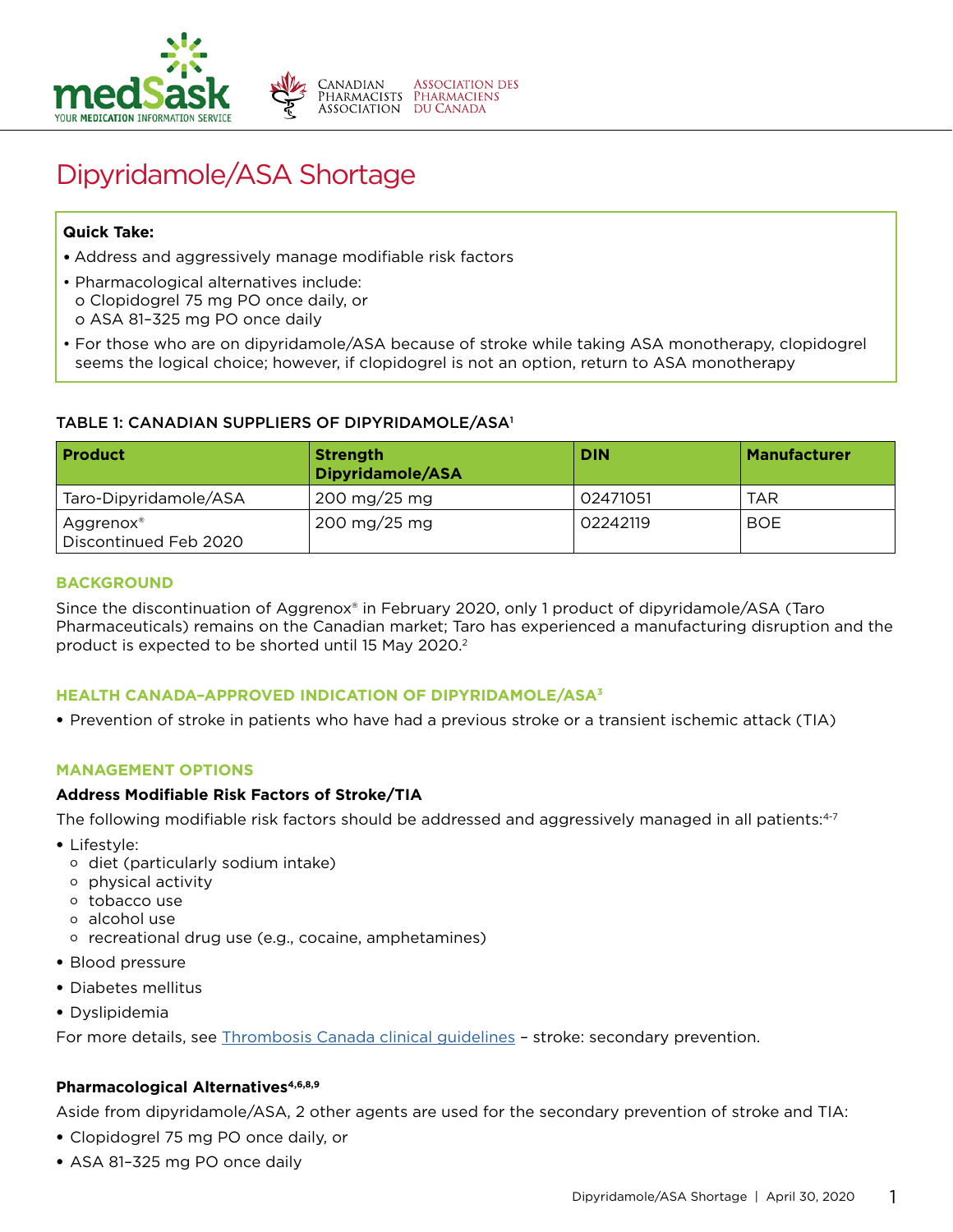## Notes:

- Dipyridamole/ASA and clopidogrel have similar efficacy<sup>10</sup>
- ASA monotherapy is somewhat less effective when compared to clopidogrel or dipyridamole/ASA10 but is more effective than placebo and is considered an appropriate option for secondary stroke prevention<sup>4,5,8,9</sup>

A common scenario that may be seen in practice is patients who were switched to dipyridamole/ASA after experiencing a stroke or TIA while taking ASA monotherapy. This is considered "treatment failure" or "breakthrough stroke/TIA."

- Potential reasons for breakthrough include:<sup>8</sup>
	- o ASA resistance may be largely accounted for by **non-adherence**
		- **Explore if non-adherence may have contributed to breakthrough**
		- **n** emphasize the importance of adherence and offer suggestions, if appropriate

## o **poor control of modifiable risk factors**

- see above and address any gaps
- o reduced absorption of enteric-coated ASA
	- <sup>n</sup> evidence suggests the bioavailability of enteric-coated ASA products may be reduced in some patients<sup>11</sup>
	- **use non-enteric-coated ASA**
- o inadequate dose in patients weighing >70 kg
	- **some data indicate low-dose ASA in secondary stroke prevention is less effective at reducing major** cardiovascular events in patients weighing >70 kg compared to those weighing <70  $kg<sup>12</sup>$
	- other data have shown a trend toward decreased effectiveness of low-dose ASA in patients weighing  $>$ 70 kg, although not statistically significant<sup>13</sup>
	- **n** while a dose-dependent relationship is not clear from available data, it is **reasonable to recommend ASA 325 mg daily for patients who have experienced breakthrough** on low-dose ASA and who are not at high risk of bleeding
- o alternate mechanisms of stroke such as cardioembolic (e.g., atrial fibrillation)
	- **In** this should have been assessed at time of breakthrough and, if deemed a stroke by mechanism other than ischemic noncardioembolic, the patient should have been switched to appropriate antithrombotic treatment
- o non-modifiable risk factors (e.g., age)
- Management:
	- o switch to clopidogrel
	- o if clopidogrel not an option, return to ASA monotherapy
		- <sup>n</sup> patient likely switched because some experts recommend switching to either clopidogrel or dipyridamole/ASA in the event of breakthrough while on ASA;5 however, it is not known if switching to a different agent improves outcomes compared to remaining on ASA<sup>5,9</sup>
		- $\blacksquare$  ASA monotherapy is more effective than placebo,<sup>10</sup> so patient will benefit

## **Prepared by Carmen Bell BSP**

**Reviewed by Dorothy Sanderson BSP, Kirsten Bazylak BSP and Geoff Lewis MSc**